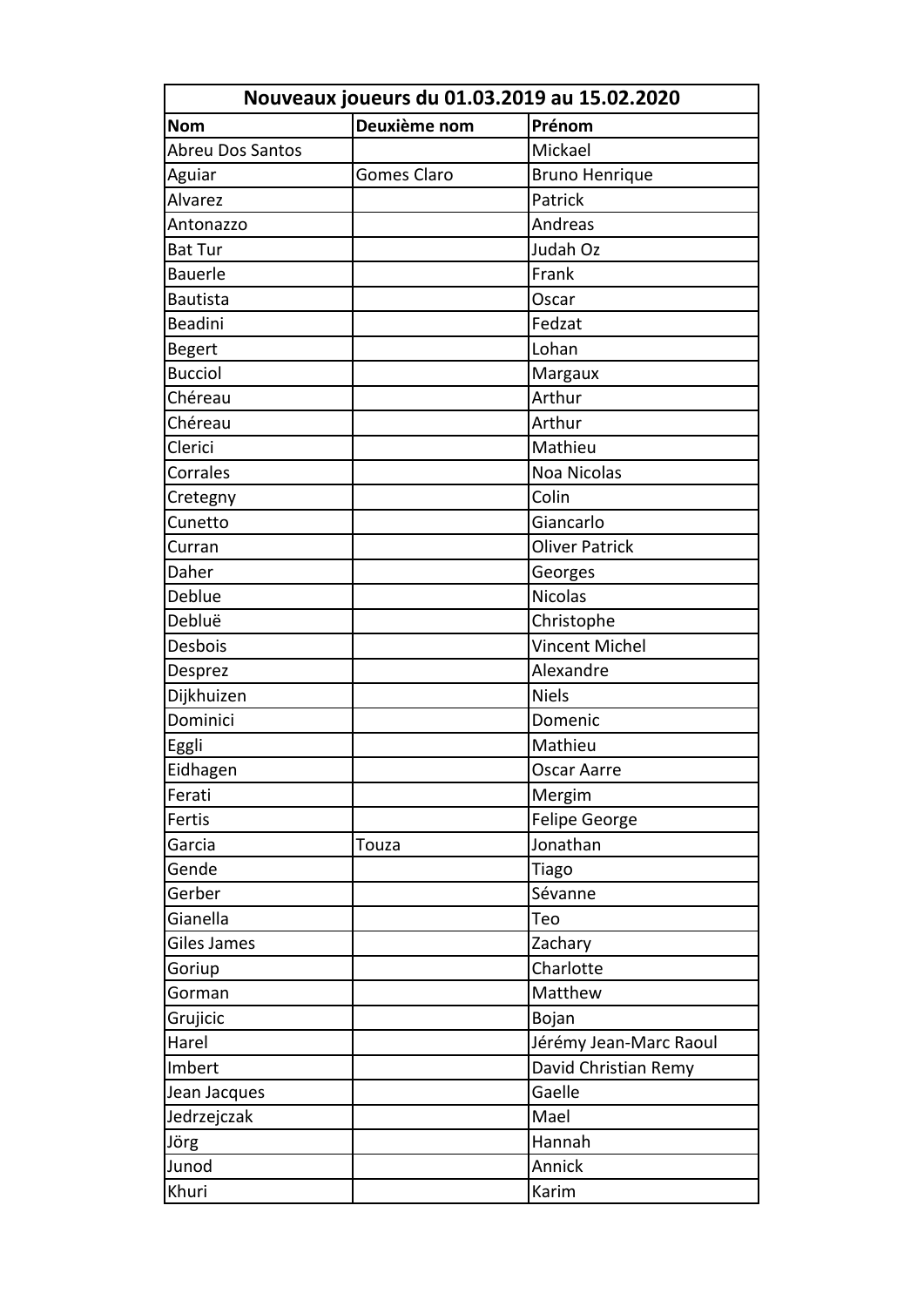| Kicinski              |          | Jan                       |
|-----------------------|----------|---------------------------|
| Kilchherr             |          | Jan André                 |
| Kissling              |          | Emma                      |
| Korcsog               |          | Abel                      |
| Lamy                  |          | Hervé                     |
| Larouche              |          | Philippe                  |
| Larsen Humphries      |          | Aleksander                |
| Lhoneux               |          | <b>Nicolas</b>            |
| Ljubicic              |          | Victor Jean-Marie Vojimir |
| Lopes                 | Ferreira | Rui Alberto               |
| Lucio                 |          | Reuben Michael            |
| Maldonado             |          | Eliot                     |
| Mannaerts             |          | Floor                     |
| Margarito             |          | Mattia Daniele            |
| Marsano               |          | Mario                     |
| Martin                |          | Anthony                   |
| <b>Martinez Perez</b> |          | Lucas                     |
| <b>Martins</b>        |          | Yliès                     |
| Martinsson            |          | Liam Johan Sebastian      |
| Mcpherson             |          | Jean-Paul Donald          |
| Meylan                |          | Yanis Mathieu             |
| Moussa                |          | Yanis                     |
| Mueller               |          | Philipp                   |
| Müller                |          | Lino William              |
| Muntasser             |          | Omar                      |
| Murphy                |          | Jose                      |
| Nair                  |          | Ajayan                    |
| Nair                  |          | Ajayan                    |
| Nassanian             |          | Taline                    |
| Ngoma Mouaya          |          | Quentin                   |
| Ngounou               |          | <b>Steve Dimitri</b>      |
| Ondoua                |          | Warren                    |
| Ouko                  |          | Robert                    |
| Ozayaz                |          | Deniz                     |
| Paccani               |          | Donovan                   |
| Page                  |          | Guillaume                 |
| Pangallo              |          | Alessandro                |
| Perret                |          | <b>Martin Antoine</b>     |
| Pradervand            |          | Luca                      |
| Raffo                 |          | Cesar                     |
| Raffo Townsend        |          | Gabriel                   |
| Ragozini              |          | Lisa                      |
| Rajaonarison          |          | Abdou-Latuf               |
| Rajoelina             |          | Eitan                     |
| Rizvanov              |          | Yvan                      |